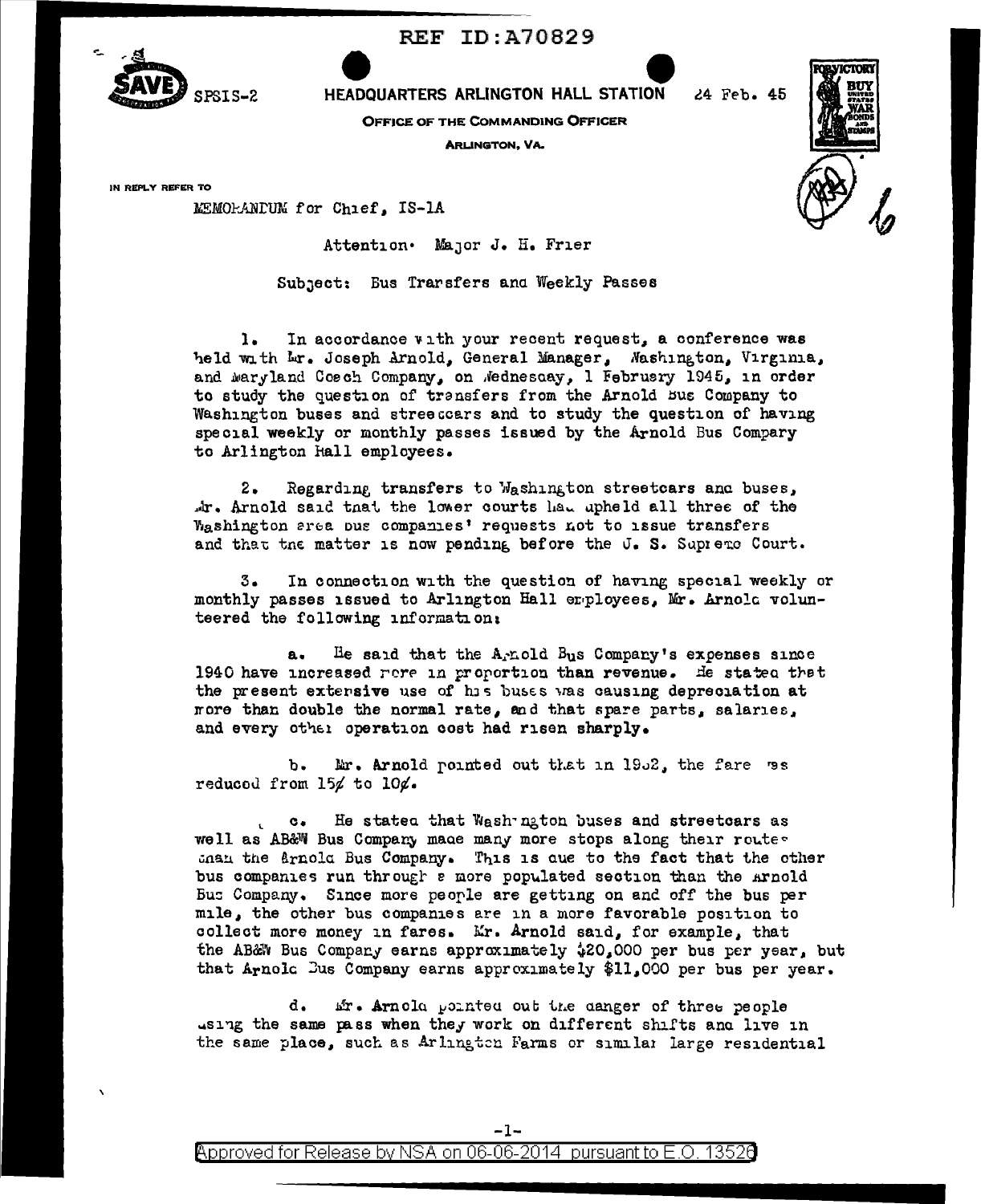$\sim$  1

k

units. In this way, it would be possible for many employees to ride the Arnold buses at less than one-third of the present fare.

In order to provide better service, Mr. Arnola is  $\ddot{\mathbf{e}}$ . planniar to buy fifteen \$12,000 new bases, or to make a total expenditure of \$180,000.CO.

As a result of the conference with Mr. Arnold, it is  $4.$ believed that no further action is warranted unless the decision by the Supreme Court in the case mentioned in paragraph 2 above is favorable to the War Department.

E Slack . E. Slack

 $It.  $\sqrt{Col. S1}$  S1$ Administrative Officer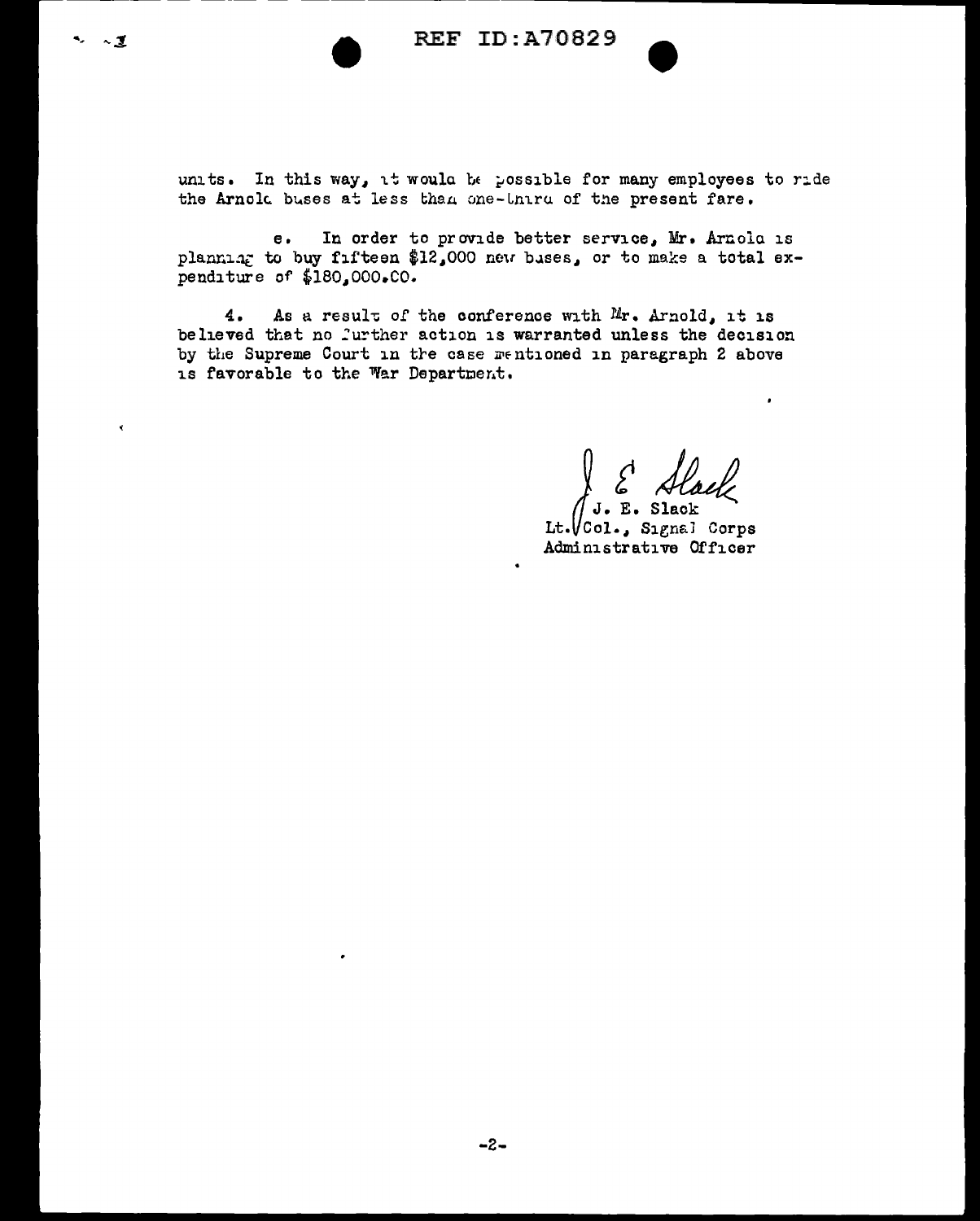

REF ID: A70829

HEADQUARTERS ARLINGTON HALL STATION<sup>8</sup> February 1945

OFFICE OF THE COMMANDING OFFICER

**ARLINGTON, VA** 



IN REPLY REFER TO

MEMORANDUM FOR: Major Frier, Assistant Control Officer.

TO: Bus Transportation •

1. About December 1942, when the number of personnel on the Post began to increase rapidly, the problem of getting people to and from work became important to the operations of this installation. Since the Arnold operated, Washington, Virginia and Maryland Coach Company furnish the bulk of our employees with bus transportetion, special arrangements were made with this company to attempt to meet the transportation needs of this post. Cooperation with Arnold Lines has continued and recently has been intensified in an attempt by the Administrative Office to help prevent a breakdovm of service by recruiting part time bus drivers. An adecuate number of Arlington Hall part time bus drivers have been recruited and the Arnold Bus Company has been very pleased with our cooperation. However, transportation operations have recently been hamperea by colc weather which in combination with equipment deterioration has caused an unusual number of breakdowns of Arnold busses. Twenty-five or thirty-five busses out of a fleet of 110 are now out of use as a result of these factors. Mr. Arnold, General Manager, has assured the Administrative office that he is now devoting most of his time to solving this problem. See newspaper clipping attached. With almost a third of his busses broken down Mr. Arnold has all of the part time bus drivers he can now utilize. Recruiting is therefore not being pushed at present. However, the Administrative Office, has organized a network of recruiting stations throughout the entire post, so that the moment conditions change a flood of publicity in the form of large attention-getting posters and notices in the Headquarters bulletin will direct interested persons to their employee councillors. Completed applications, are forwarded by the employee councillors to the Administrative Office and immediate action 1s taken for training the interested parties as part time bus drivers by the Arnold Lines.

2. The recent study made by the Control Office on reasons for resignations lists transportation difficulties as responsible for .7% of the resignations in November 1944 and responsible for 1.1% in December 1944. On 2 February 1946 Captain J. W. Drury, Chief, Personnel Branch, routed a memorandum through Chief of Personnel and Training Division to the Commanding Officer which reads as follows: "The employees have evidenced strong feeling about the inadequacy of the present transportation service. They point repeatedly to the overcrowded conditions in the busses, filled busses passing them by, and the lack of an adequate shelter while waiting to board the busses. It is believed by the councillors that the transportation difficulties rreatly increase the absentee rate of the post." The recent report by the Control Office states that the personnel goal as set by the Commanding Officer in his directive is  $5.853$  or a total gain of 1.132 by